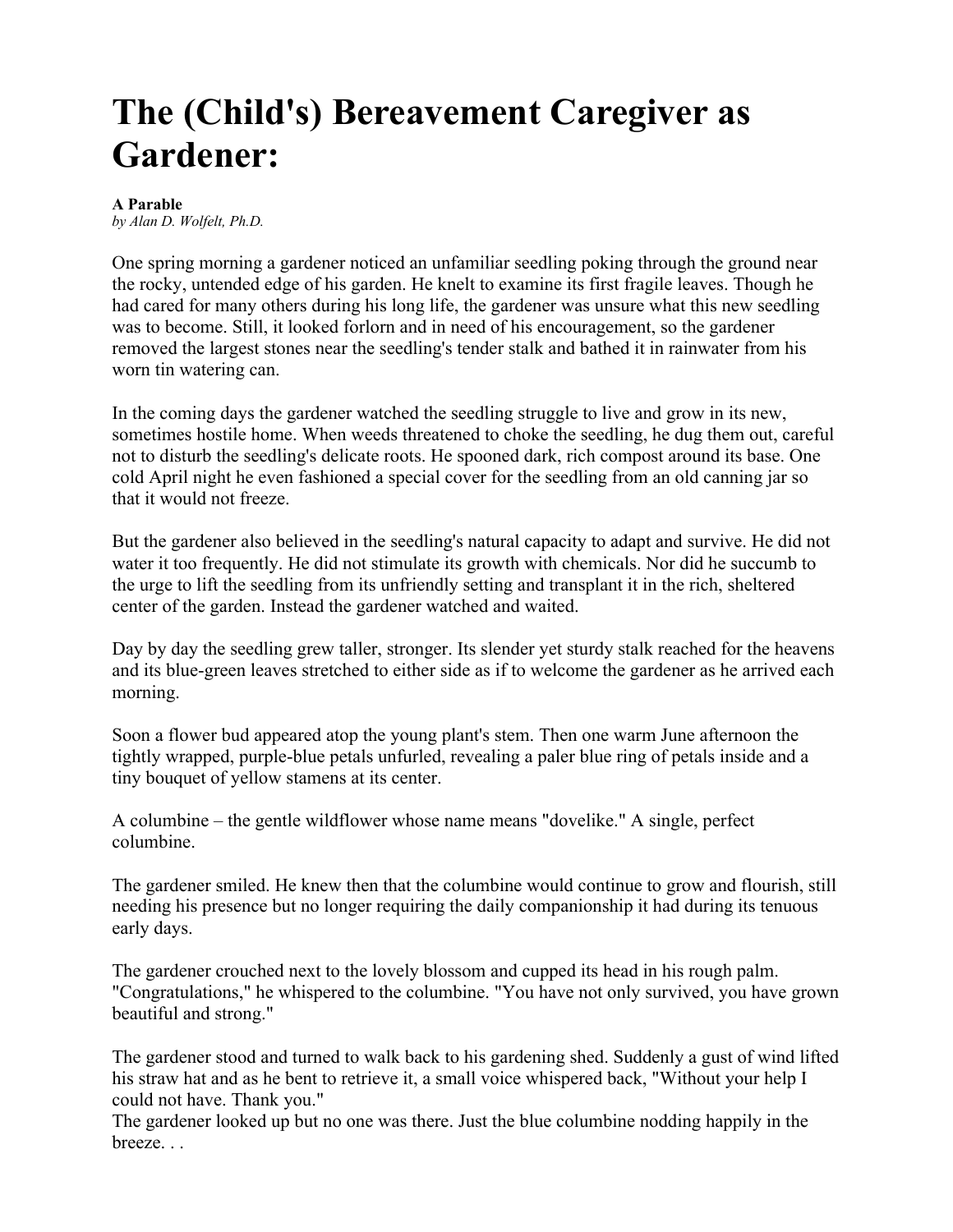## **Wolfelt writes (adapted by HSCD):**

The more bereaved people I have the privilege to work with, the more I see myself not as a counselor but as a gardener. Too often, counselors are taught (and subsequently internalize) the medical model of bereavement care, which suggests that bereaved people are "sick" and need to be "cured." This same mindset implies that the goal in bereavement caregiving is to help the person "resolve" or "recover from" the illness that is grief.

The medical model of understanding human behavior actually damages bereaved families because it takes responsibility for healing away from the bereaved person (child, adolescent or adult) and puts it in the hands of the doctor or caregiver who "treats" the "patient." Look up the word "treat" in the dictionary and you'll find it derives from the Latin tractare, which means, interestingly enough, to drag. The word patient, defined as a noun, refers to a sick person who is being cured by a professional. As compassionate caregivers, we cannot (and should not try to) "drag" our "patients" into being "cured."

Grief gardeners, on the other hand, believe that grief is organic. That grief is as natural as the setting of the sun and as elemental as gravity. To us, grief is a complex but perfectly natural and necessary mixture of human emotions. **Grief gardeners do not cure the grieving; instead we create conditions that allow the bereaved to mourn. Our work is more art than science, more heart than head. The bereaved is not our patient but instead our companion.**

The seedling in this parable represents, of course, the bereaved. The seedling is struggling to live in its new, hostile environment much as a bereaved person struggles to cope with their new, scary world. A world without someone they loved very much. A world that does not understand the need to mourn. A world that does not compassionately support its bereaved.

This person needs the love and attention of caring companions if they are to heal and grow. It is the bereavement caregiver's role to create conditions that allow for such healing and growth. In the parable, the gardener removes stones near the seedling's tender stalk and offers it lifesustaining water. In the real world, the grief gardener might simply listen as the mourner talks or acts out their feelings of pain or sadness, in effect removing a heavy weight from their shoulders. Instead of water, the grief gardener offers empathy, helping quench the mourner's thirst for companionship.

The gardener in the parable also dug out weeds that threatened to choke the young seedling; the grief gardener might attempt to squelch those who threaten the child's healing, such as a dysfunctional or grief-avoiding family member. The grief gardener's compost is the nourishment of play – that necessary work that feeds the souls of all children.

But notice, too, that the gardener in the parable does not take complete control of the seedling's existence, but rather trusts in the seedling's inner capacity to heal and grow. The gardener does not water the seedling too frequently; the grief gardener does not offer companionship to the point of codependency. The gardener does not use chemical fertilizers; the grief gardener does not advocate the use of pharmaceuticals (unless made necessary by a medical condition, of course) or other inorganic therapies for the bereaved. The gardener does not transplant the seedling but instead allows it to struggle where it has landed; the grief gardener does not seek to rescue the bereaved from their pain.

Largely, as a result of its own arduous work, the seedling in the parable grows into a beautiful columbine. Those bereaved, with time and the loving care of companions, also have inside themselves the potential for this same kind of transformation. The greatest joy of grief gardening,